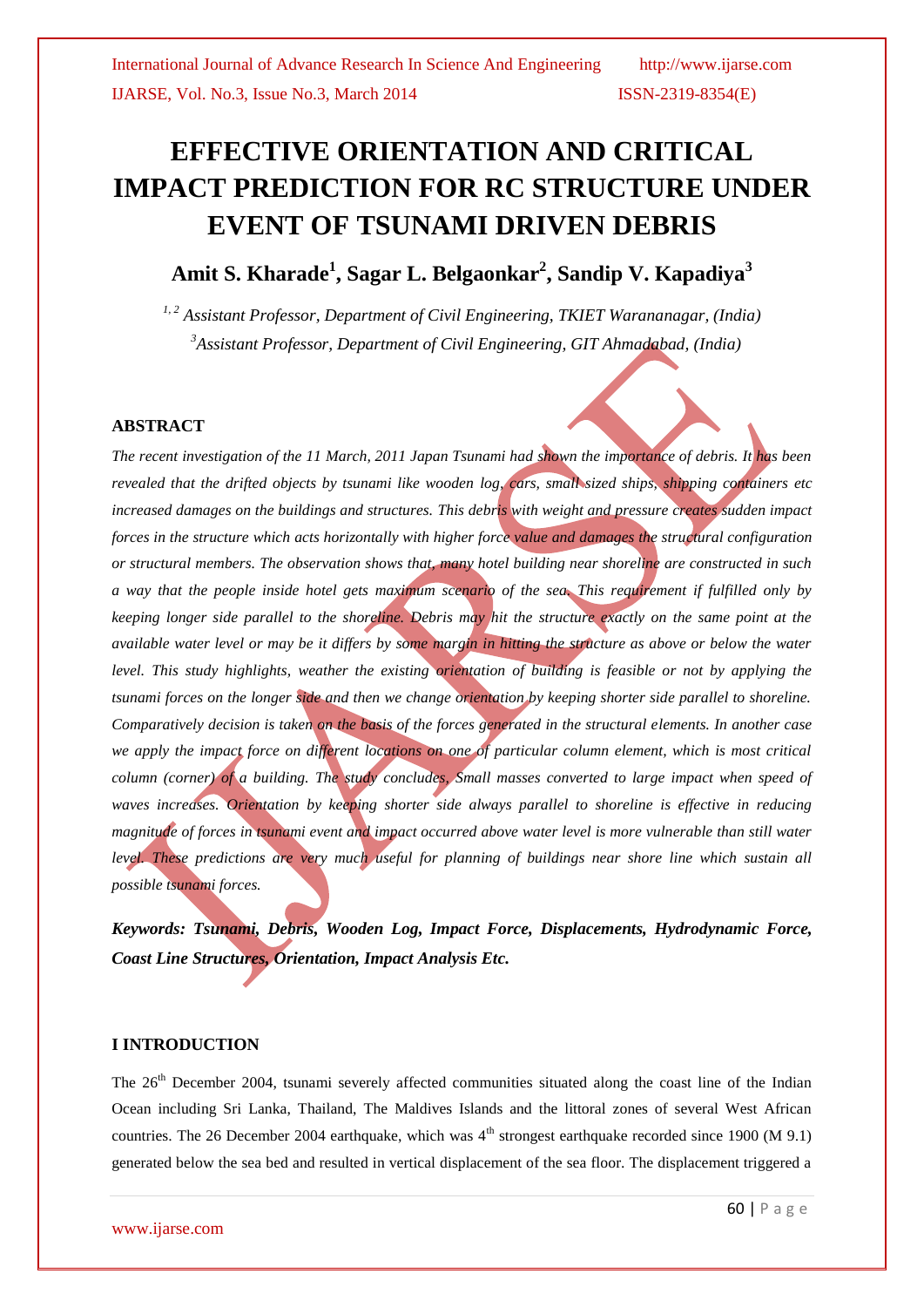tsunami that killed almost 2, 30,000 people and cause billions of dollars in form of damage. People living on the coastline near the epicentre of the earthquake had very little time to move higher ground to escape. Asian tsunami took around 2 hrs to reach coast of Tamil nadu, Kerala, West Bengal etc. The tsunami heights observed in these states were ranges from 2 m to 5.5 m.

The Tohuku earthquake and ensuring tsunami in Japan is one of the most catastrophic events in the history of tsunami event. On March 11, 2011 a Moment Magnitude of 9.0 earthquakes struck off the northern coast of Japan. The earthquake was so close to coast that, the little time was available for people to react. The infrastructure of hundreds of cities and villages in the Indonesia, Thailand, Japan, India and Sri Lanka like countries was severely affected by the impact of the tsunami waves. Many of the structures was completely damaged and collapsed. Some of them toppled down due to high pressure tsunami waves. The coastal population has increased significantly over the past several decades. The increased coastal population led to increased coastal development, which led in turn to greater number of structures at risk from coastal hazard. The earthquake and tsunami are inevitable forces of nature, so it is better to be prepared for them, so that the damage to the infrastructure can be minimised.

#### **1. 1 Need for Study**

The recent investigation of the 11 March, 2011 Japan Tsunami had shown the importance of debris. It has been revealed that the drifted objects by tsunami like wooden log, cars, small sized ships, shipping containers, floating wooden building etc increased damages on the buildings and structures. These debris having tremendous weight ranges from 400 kg to 3500 kg, along with the water pressure hits the structural component which obstacle in their travelling path and creates sudden impact forces in the structure. These forces acts horizontally with higher force value and damages the structural configuration or structural members.

The wooden structure immediately collapsed in tsunami or sometimes floats with tsunami waves and due to heavy weight reinforced concrete structures remains at their place but, affected severely. March 2011 tsunami in Japan showed that, the height of waves rises up to 16m above sea level. These kinds of waves generate tremendous pressure and lead to collapse of reinforced concrete structures also, so proper analysis and design of RCC structures in tsunami prone areas governs an importance. Currently, there are no clearly established procedures to address tsunami-induced forces. In December 2004 tsunami, Tamil nadu state is worst affected by tsunami. One important element that needs significant improvement is the estimation of the lateral resistance of onshore structures against tsunami-induced forces and also the quantification of impact forces generated various water borne debris. Proper attention must be paid to the detailed design of structural members exposed to the above mentioned forces.

This study focuses on the forces generated by the water born debris on a structure or structural elements. Study also highlights the Performance of the structure against these sudden impact forces on vertical members. We studied the effect of orientation of buildings which situated along the shore line against the maximum impact forces; also we try to predict the position of impact force which creates maximum damages in the structures.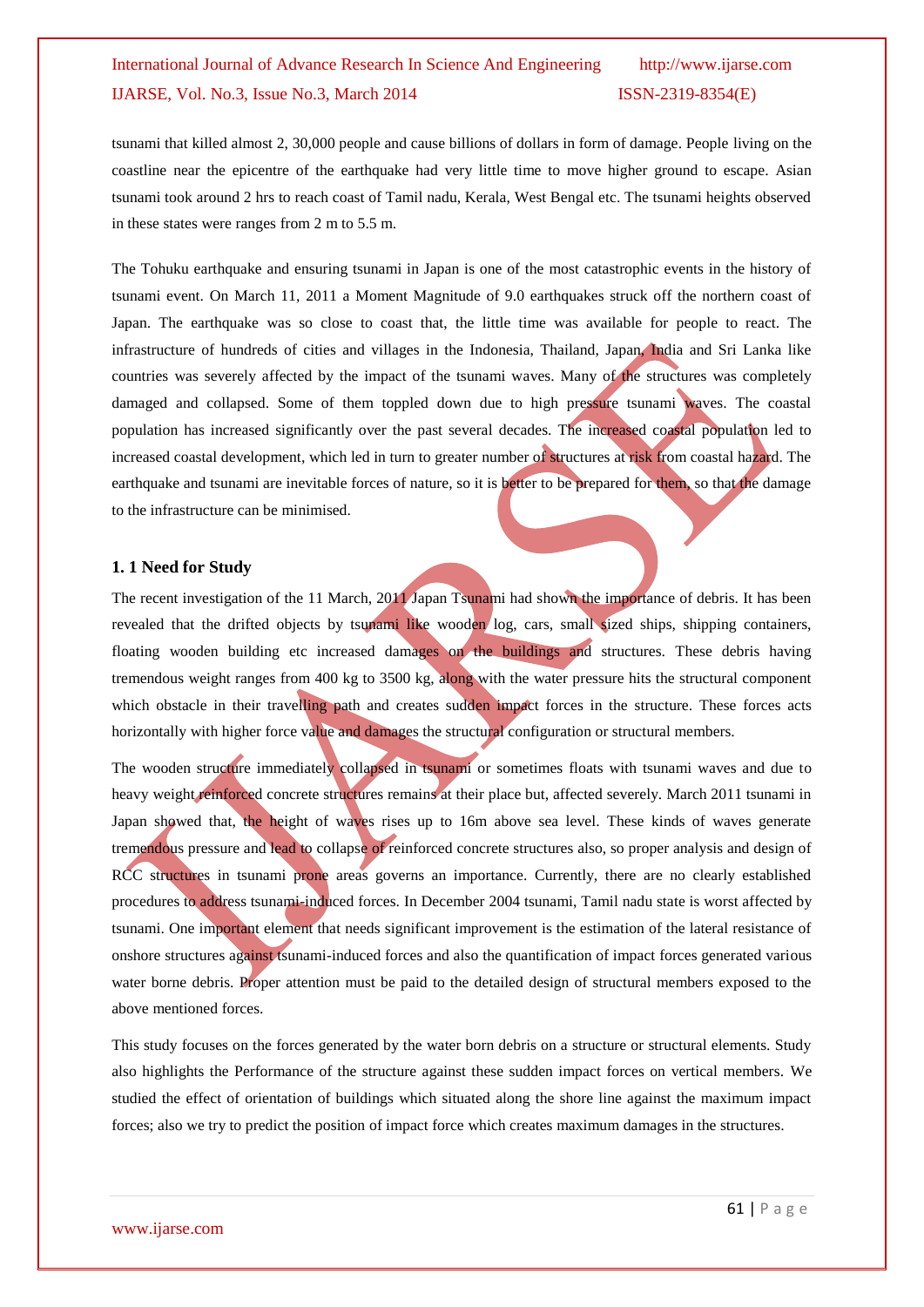\_\_\_\_\_\_\_\_\_\_\_\_\_\_\_\_\_\_\_\_\_\_\_\_\_\_\_\_\_\_\_\_\_\_\_\_\_\_\_\_\_\_\_\_\_\_\_\_\_\_\_\_\_\_\_\_\_\_\_\_\_\_\_\_\_\_\_\_\_\_ (1)

#### **II TSUNAMI INDUCED FORCES AND CODES**

#### **2.1 Hydrodynamic force**  $(F_D)$

$$
F_D = \frac{1}{2} \rho C_D A
$$

Where,

 $F<sub>D</sub>$  = Total drag force in direction of flow (KN),

 $C<sub>D</sub>$  = Drag coefficient,

 $A =$  Projected area of the body normal to the flow direction  $(m<sup>2</sup>)$ ,

 $u =$ Bore velocity or flow velocity at location of structure  $(m/s)$ ,

 $\mathbf{B}$  = Breadth of the structure in the plane normal to direction of flow (m),

 $h =$  Flow depth (m) and

 $(hu^2)$  = Combination represents the maximum momentum flux per unit mass

$$
(hu^2)_{max} = gR^2 \left( 0.125 - 0.235 \frac{z}{R} + 0.11 \left( \frac{z}{R} \right)^2 \right)
$$
 (2)

Where,

 $=$  acceleration due to gravity (m/sec<sup>2</sup>),

 $\mathbf{R}$  = design runup elevation (m) and

 $Z =$  ground elevation at the base of the structure (m)

#### **2.2 Impact force (** $\mathbf{F_i}$ **)**

The estimation of impact force is governed by stiffness of both the debris and structure elements. The water born debris (woods, logs, cars, ships, etc) may have their own stiffness (stiffness depends on the dimensions of the member). This debris hits the structure or structural element in their travelling path and creates tremendous impact in the structure. This impact is absorbed or reduced by the stiffness of individual structural systems. *FEMA P646* considered the stiffness of these two objects in the calculation as effective stiffness.

$$
F_i = C_m u_{max} \sqrt{K} m
$$
 (3)

Where,

 $C_m$  = Added mass coefficient,

 $u_{max}$  = Maximum flow velocity carrying the debris at the site,

 $m =$  Mass of the debris (Kg) and

 $k =$ The effective stiffness for the debris and impacted object.

It is recommended that the added mass coefficient be taken as  $Cm = 2$ 

$$
u_{max} = \sqrt{2gR\left(1 - \frac{z}{R}\right)}
$$
 (4)

 $u_{max}$  Depends upon the location of building and topography of the shoreline, this velocity is for light weight debris, which can move rapidly with water.

www.ijarse.com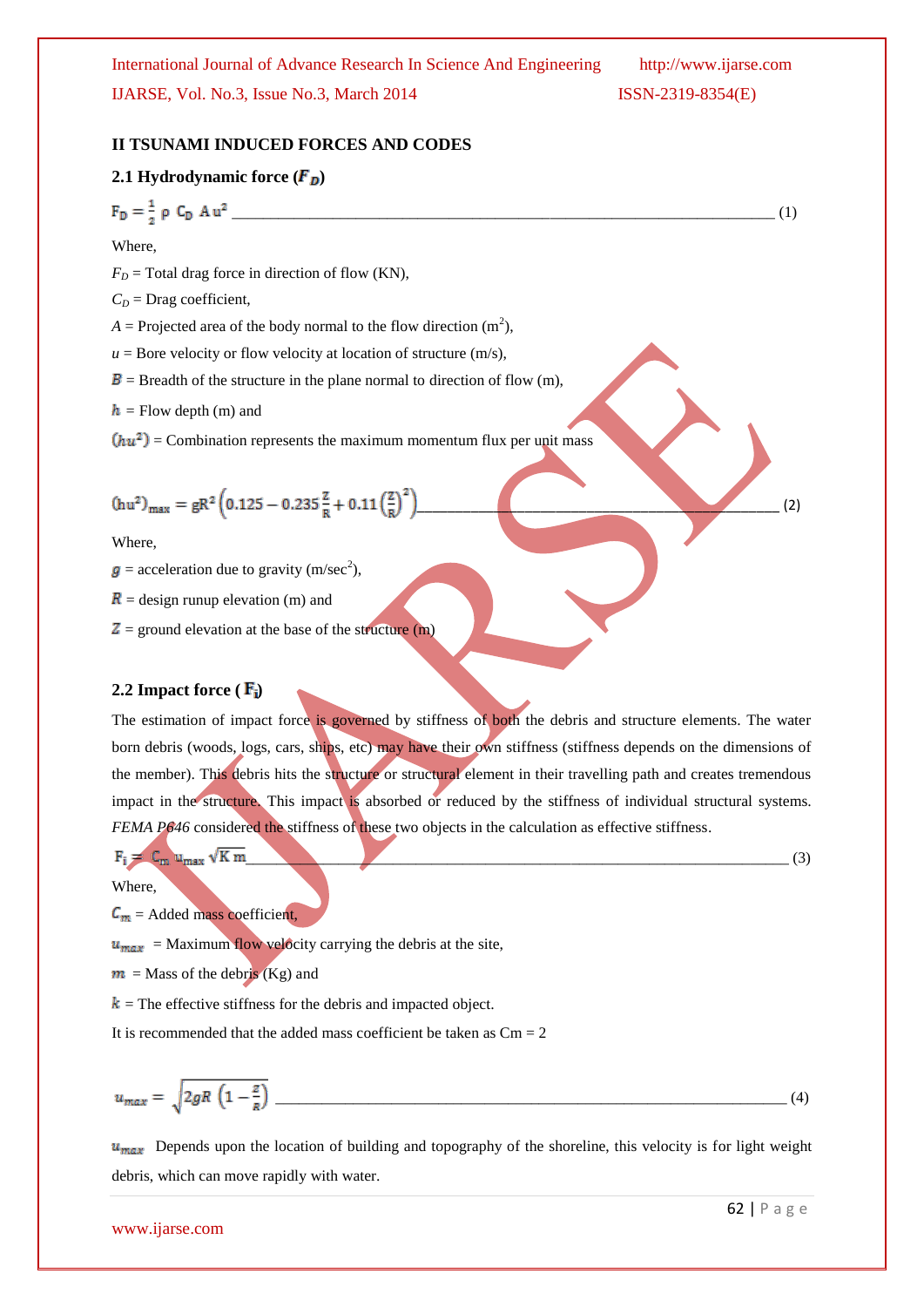Here,

- $g =$  Acceleration due to gravity = 9.81 N/sce<sup>2</sup>
- Design run-up height =  $1.3 \times R^*$
- $\mathbf{Z}$  = Ground elevation at the base of structure

The velocities of water borne objects are assumed to be the same as the flood velocity. The object is assumed to be at or near the water surface level when it strikes the building. Unlike other forces, impact forces are assumed to act locally on a single member of the structure at the elevation of the water surface, as shown in Fig.1





The magnitude of the debris impact force depends on mass and velocity. Smaller (lighter) debris requiring little or no draft to float and can travel at higher velocities but larger (heavier) debris requiring larger depths to float, so travel with less velocities. Use of maximum flow velocity without consideration of the depth required to float large debris would be unnecessarily conservative. Debris impact forces should be evaluated considering the location of the structure and potential debris in the surrounding area. For example, locations near yacht marinas or fishing harbours should consider possible impact from boats that break their moorings

The equation given by *FEMA* requires the mass and stiffness properties of the debris. The approximate values of *m* and *k* for common waterborne debris are listed in *Table 1* Mass and stiffness properties for other types of debris will need to be derived or estimated as part of the design process.

| Sr. | <b>Type of debris</b> | <b>Mass</b> | <b>Effective</b>     | Sr. | Type of debris   | Mass, | <b>Effective</b>    |
|-----|-----------------------|-------------|----------------------|-----|------------------|-------|---------------------|
| No  |                       | $,$ $(Kg)$  | Stiffness (N/m)      | No. |                  | (Kg)  | Stiffness (N/m)     |
|     | Lumber or             | 450         | $2.4 \times 10^{6}$  | 4   | 20-feet Shipping | 2200  | $1.5 \times 10^{9}$ |
|     | Wooden Log            |             |                      |     | Containers       |       |                     |
| 2   | Family cars           | 1500        | $3.10 \times 10^{7}$ |     | 40-feet Shipping | 3300  | $6.5 \times 10^{9}$ |
|     |                       |             |                      |     | Containers       |       |                     |
| 3   | Small boats           | 1550        | $3.05 \times 10^{7}$ |     |                  |       |                     |
|     |                       |             |                      |     |                  |       |                     |

# **Table 1 Mass and stiffness of some water born debris** *(FEMA P646)*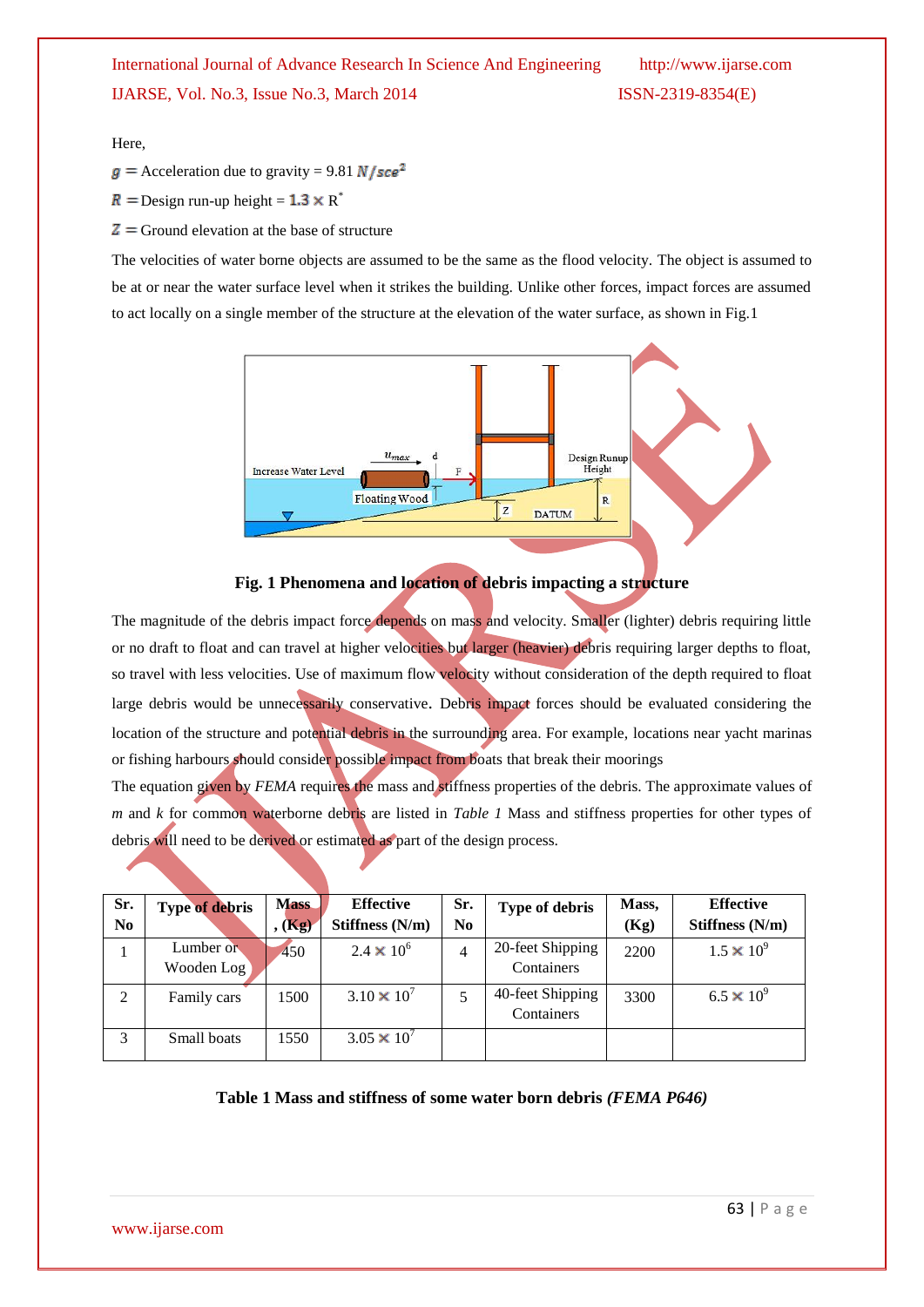#### **2.3 Recommendation by FEMA P646**

Debris impact forces  $\mathbf{F}_i$  are short duration loads, due to impact of large floating objects with individual structural components. Since large floating objects are not carried by the leading edge of the surge, the effect of the debris impact is combined with hydrodynamic drag forces,  $F_d$  but not impulsive (Surge) forces  $F_s$ . Although many floating objects may impact a building during a tsunami event, the probability of two or more impacts occurring simultaneously is considered small. Therefore, only one impact should be considered to occur at any point in time. Both the individual structural component and the overall structure must be designed to resist the impact force in combination with all other loads (except impulsive forces). *Fig.2* shows the application of above forces on a building or structural element.



**Fig. 2 Application of design forces on building**

#### **2.4 Dimensions and mass of debris**

The nature of debris depends upon the location of building and surrounding area. If building is located in ship yard area then most probable debris are shipping containers, wooden houses collapse due to water pressure and moves with water as impact missile, in a city area the family cars floats with water and hits the structure *(observed in Dec. 2004 Asian Tsunami and 11 March 2011 Japan Tsunami).*

# **III. MODELLING PARAMETERS**

To study the behaviour of structural elements of a building when subjected to tsunami water born debris impact loading in a tsunami event, a  $G+3$  storey building is considered. The building is a Hotel Building which is situated very close to shore line *(600 m from shore line)*, keeping longer side parallel to shoreline.

The study focuses on the point, weather the designed building as an earthquake resistant structure can resist the impact of tsunami driven debris and the adequacy in the behaviour of structural elements particularly columns on ground floor. We will use a *SAP2000 v14* for analysis of the structure against debris impact forces. Static linear analysis is carried out for different cases. Displacement and base shear of structure for different types of debris studied. From geological investigation, the coastline along Tamil nadu has a flatter slope. The ground elevation available near shoreline is only  $0.6$  m  $- 1.5$  m. For study purpose we keep the ground elevation as 1 m  $(Z = 1 m)$ .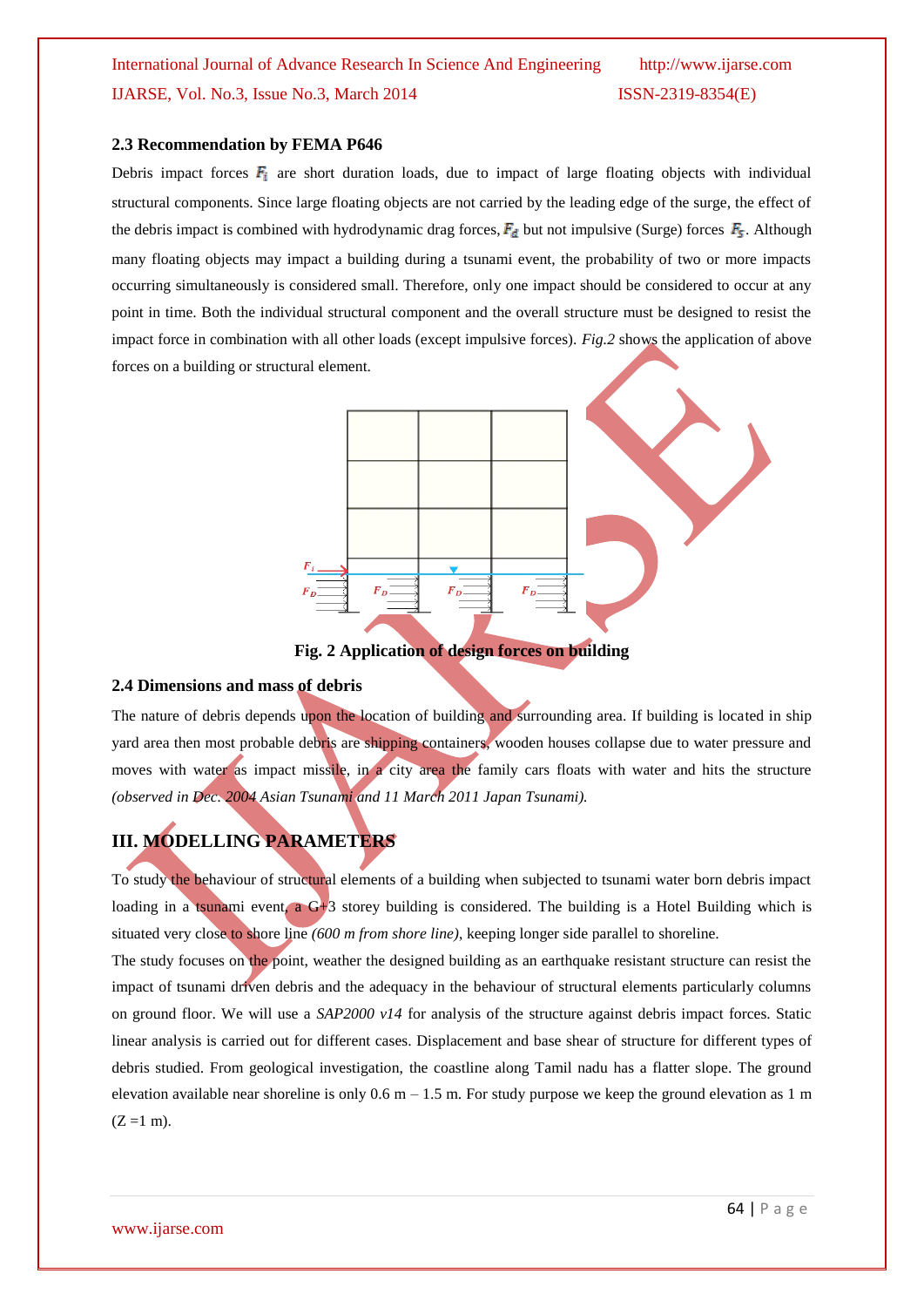#### **3.1 Model Configuration**

Plan dimension of structure =  $20 \text{ m} \times 12 \text{ m}$ No of bays in  $X$ -direction  $=$  4 No of bays in Y-direction  $=$  3 Spacing of bays in X-direction  $= 5$  m Spacing of bays in Y-direction  $= 4 \text{ m}$ Height of all typical floors  $= 3.4$  m Height of ground floor (Parking)  $= 2.5$  m Height of parapet wall  $= 1$  m (all around the periphery of roof floor) No of Columns = 20 Type of foundation – Isolated footing

#### **3.2 Loadings Considered in Analysis**

Loadings and loading combinations are considered as given in *IS 1893-2002 (Part-I)*

- 1. Dead Load
- 2. Live Load on Typical floors  $-4.5$  KN/ $m^2$
- 3. Live Load on Terrace  $-2$  KN/ $m^2$
- 4. Tsunami waves parallel to longer side

The parameters essential for tsunami analysis based on location of structure are listed in Table 3 with reference to *FEMA P646*.

#### **3.3 Sizes of Structural Members and Material Specifications**

The sizes of structural components to serve as an earthquake resistant structure are prescribed in *Table 2*.

| Sr.<br>N <sub>0</sub> | <b>Structural Member</b>                   | <b>Size</b>                            | Sr.<br>N <sub>0</sub> | <b>Structural Member</b>                       | <b>Size</b>                            |
|-----------------------|--------------------------------------------|----------------------------------------|-----------------------|------------------------------------------------|----------------------------------------|
|                       | <b>Columns</b> on GF                       | $500$ mm $\times$ 350 mm               | 4                     | Beams on Typical<br><b>Floors</b>              | $300 \text{ mm} \times 250 \text{ mm}$ |
|                       | <b>Columns</b> on Typical<br><b>Floors</b> | $550 \text{ mm} \times 350 \text{ mm}$ | 5                     | Thickness of slab                              | $150 \text{ mm}$                       |
| 3                     | Beams on Ground<br>Floor                   | 500 mm $\times$ 300 mm                 | 6                     | <b>Exterior and Interior</b><br>wall thickness | $230 \text{ mm}$                       |

#### **Table 2 Location and sizes of the structural elements**

The safety of members was checked under *SAP 2000 v14*. This implies the structure constructed near shoreline area is somehow safe against earthquake forces. The concrete and steel used in the study had a grade M30 and Fe 415 respectively. Concrete density was taken as 25  $KN/m^3$  and that of infill wall was  $20KN/m^3$ . The modulus of elasticity of concrete 27386  $N/mm^2$  and that of infill wall 8800  $N/mm^2$  (based on Tamil Nadu *State brick quality)*, the poisons ratio for concrete and infill was 0.2 and 0.15 respectively. *Table 3* gives the

#### www.ijarse.com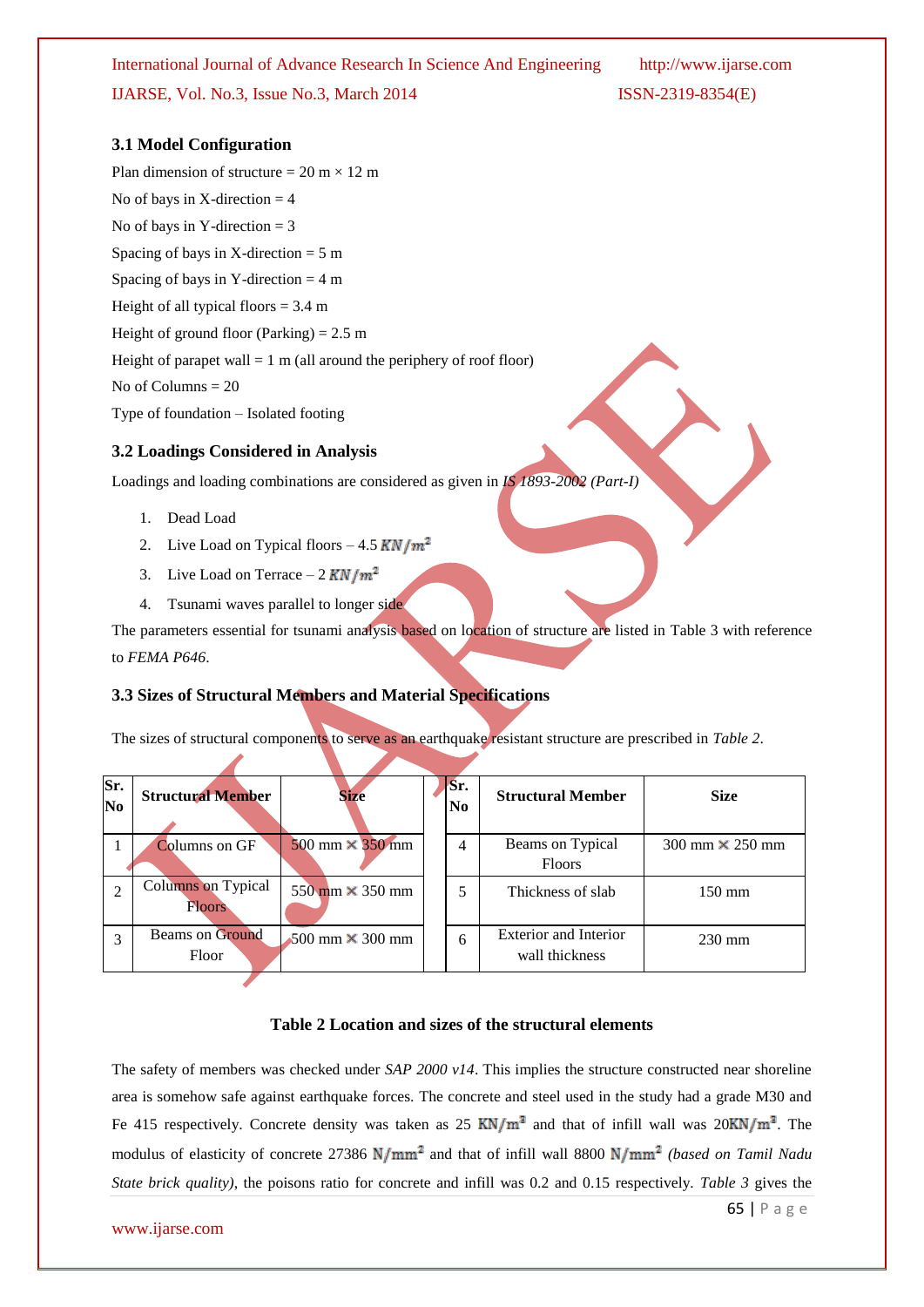possible tsunami height available in the area around the building. Under this study we took only two heights of tsunamis acting on a structure. The first height is 2.25m which is based on 2004 tsunami event and 4.85m which is in future, if tsunami will take place.

| <b>Values of</b><br>$R^*$<br>(m) | Design values of<br>$\mathbf{R}$<br>$R = 1.3 \times R^*$ | <b>Tsunami</b><br>Height(m)<br>$H_{max} = R - Z$ | <b>Values of</b><br>$\mathbf{R}^*$<br>(m) | Design values of<br>$\mathbf{R}$<br>$R = 1.3 \times R^*$ | <b>Tsunami Height</b><br>(m)<br>$H_{max} = R - Z$ |
|----------------------------------|----------------------------------------------------------|--------------------------------------------------|-------------------------------------------|----------------------------------------------------------|---------------------------------------------------|
| 2.5                              | 3.25                                                     | 2.25                                             | 4.5                                       | 5.85                                                     | 4.85                                              |
| 3.0                              | 3.90                                                     | 2.90                                             | 5.5                                       | 7.15                                                     | 6.15                                              |
| 3.5                              | 4.55                                                     | 3.55                                             | 6.0                                       | 7.80                                                     | 6.80                                              |
| 4.0                              | 5.20                                                     | 4.20                                             | 6.5                                       | 8.45                                                     | 7.45                                              |

**Table 3 Values of Inundation height and tsunami height for building elevation (Z=1)**

#### **IV STRUCTURAL PROBLEM**

The observation shows that, many hotel building near shoreline are constructed in such a way that the people inside hotel gets maximum scenario of the sea. This requirement if fulfilled only by keeping longer side parallel to the shoreline. Tsunami generated forces are much larger than the earthquake generated forces proved in this research. Here we can study, weather the existing orientation of buildings is feasible or not by applying the tsunami forces on the longer side and then we change orientation by keeping shorter side parallel to shoreline. The two possible orientation of building is shown in *fig.3*



#### **Fig. 3 Orientation of building keeping either longer or shorter side facing tsunami waves**

To study the performance point of the structure when subjected to the impact force is one of the important parameter. Debris may hit the structure exactly on the same point at the available water level or may be it differs by some margin in hitting the structure as above or below the water level. *CCH* suggested that the debris with draft may hit the structure 0.5 m above or 0.5 m below the existing water level. We apply the impact load at water level and 0.5 m below and above water level i.e. at 1.75 m and 2.75 m on column element and observe the behaviour of element with reference to axial thrust, bending moment and shear forces. The location of impact are shown in *fig.4*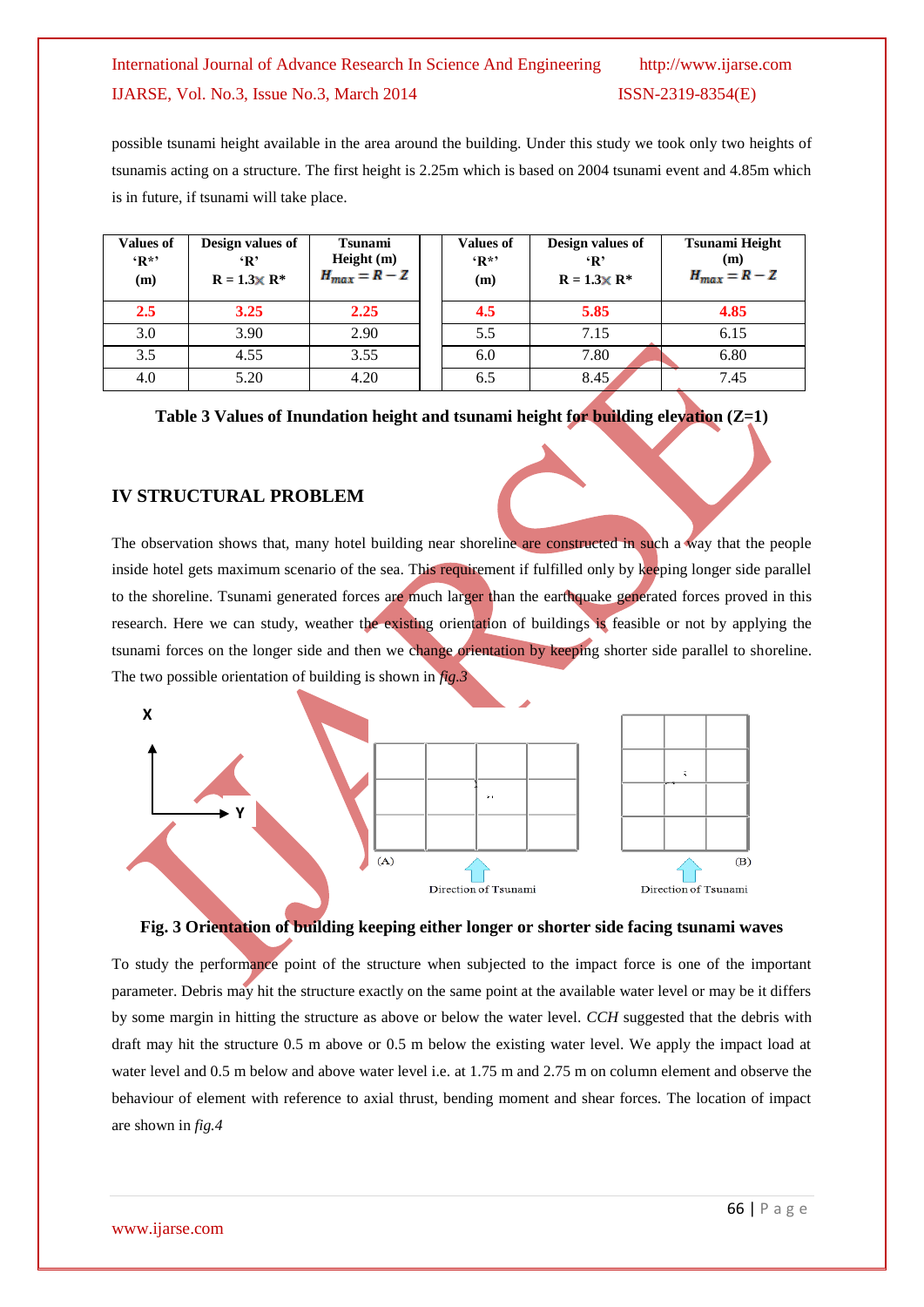

**Fig. 4 Different locations of impact on single element**

#### **4.1 Modelling in SAP 2000 v14**

The structure is modelled using *SAP2000 v14*, the structural properties and loading are defined as per *IS 456- 2000* and *IS 1893-2002 (Part-I).* The infill walls are modelled as equivalent diagonal strut. The impact load from debris is applied only on a single element of the structure. This load acts as a point load in the direction of tsunami waves. Hydrodynamic load is always acting with water on all structural components. This may be acting as a uniformly distributed load on each element of structure.

#### **V. RESULTS AND DISCUSSIONS**

For comparison between different components of a structure (Columns), some of the critical columns by primary observations are selected and their locations are shown in the *fig.5*



**Fig. 5 Location of Different Columns Considered In the Study**

#### **5.1 Different forces developed for 4.5 m Tsunami waves (Orientation)**

The percentage reduction is different for different forces in columns of a building. Bending moments reduced by *8.36%* for short side orientation. Shear forces reduces by approximately *18%* and displacements are controlled by *23.70%* which is satisfactory as far as safety is considered. *Fig 12* shows the difference in the forces for two different orientations of the building with reference to corner column. The safety of a structure is more when amount of these forces in element due to impact is less. The reduction in the forces is observed, when a building is oriented by keeping shorter side parallel to shoreline.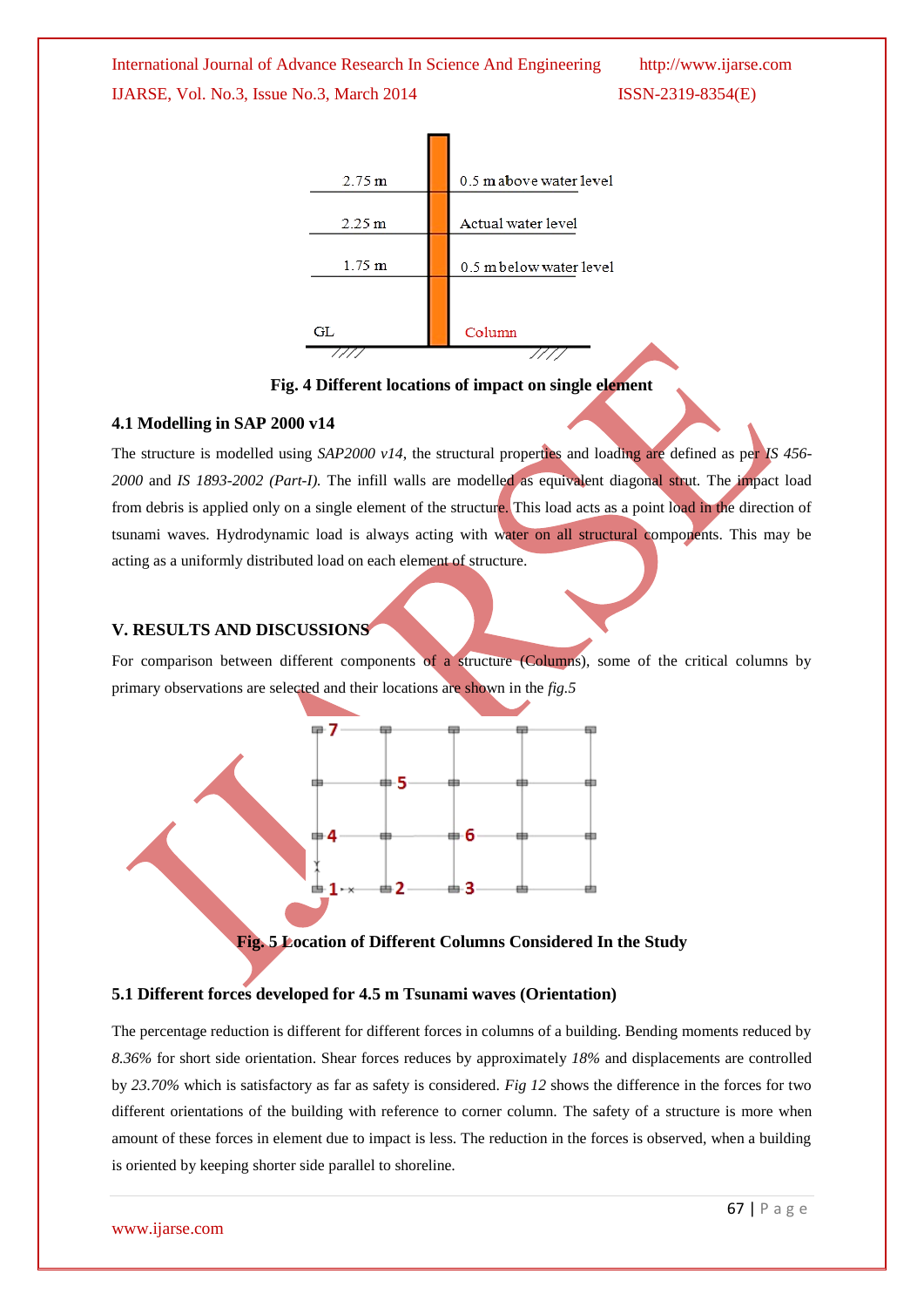







**Fig. 7 Shear forces in columns for either side orientation of building**



**Fig. 8 Displacements in columns for either side orientation of building**

#### **5.2 Critical Point for Application of the Impact Load on Column**

The results showed that, the forces are maximum when impact at 2.75 m (i.e. 0.5 m above water level). Some forces like shear force and bending moments are maximum when impact is at 1.75 m (i.e. 0.5 m below water level), but this is only for impacted column. When we deal with whole building geometry it was found that, forces in other members are more when impact is at 2.75 m on central column. So we conclude that, for whole structural behaviour critical impacting location is 0.5 m above the tsunami water level. *Fig 13* shows, the percentage increase is different for different forces in column no-4 of a building. The axial forces increased by approximately *9%,* for better structural behaviour they must be as low as possible but should not be zero. The amount of Shear force and displacement increases by same percentage as *12%,* but bending moment in the members increases with little bit higher percentage as *14%.* This increment shows that, when impact location is above water level the forces are increases in all other structural members of a building.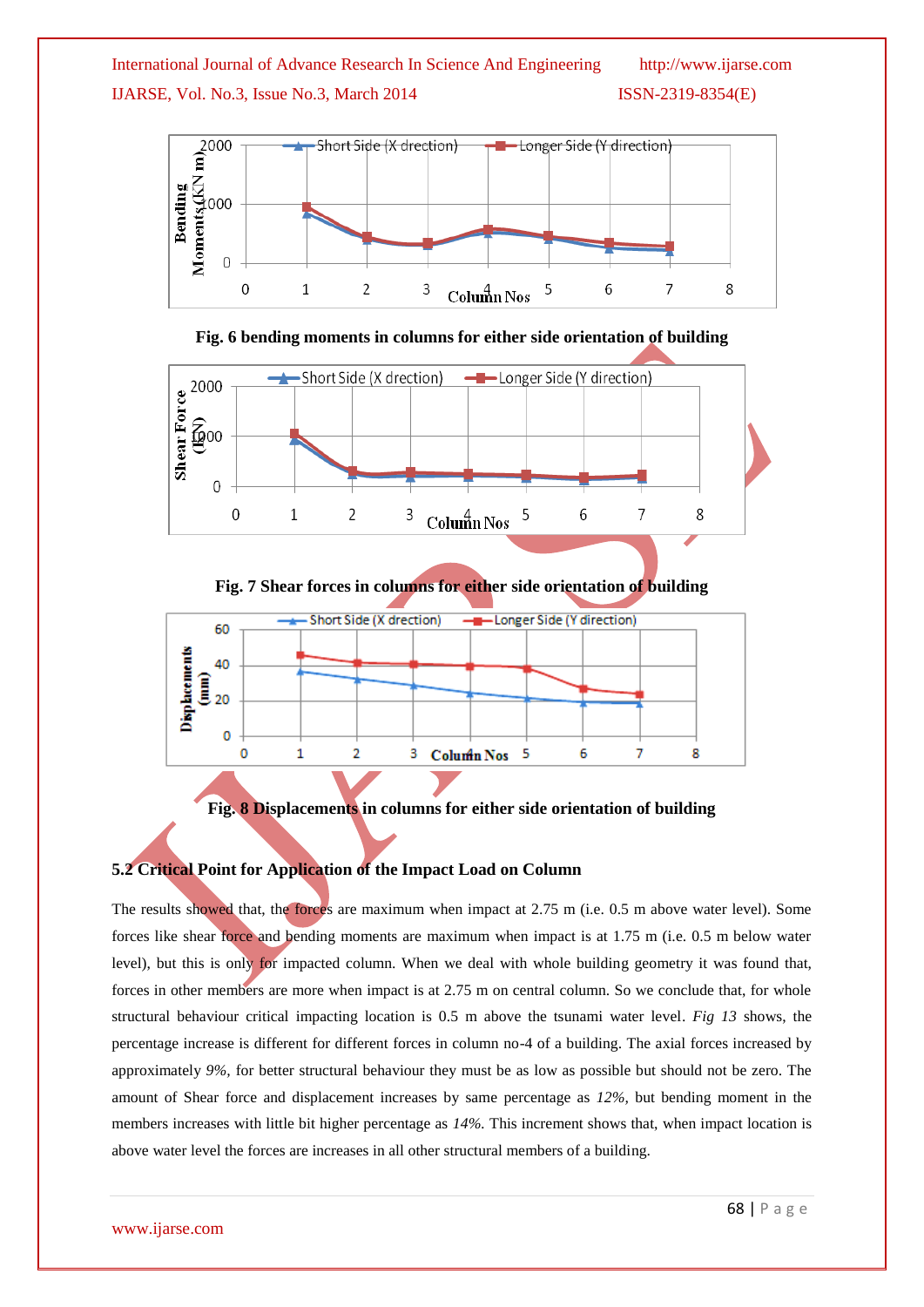

**Fig. 9 Shear forces in column for different location of impact**



**Fig. 10 bending moments in column for different location of impact**



**Fig. 11 Displacements in column for different location of impact**







**Fig. 13 Forces in column no-4 when impact at corner column**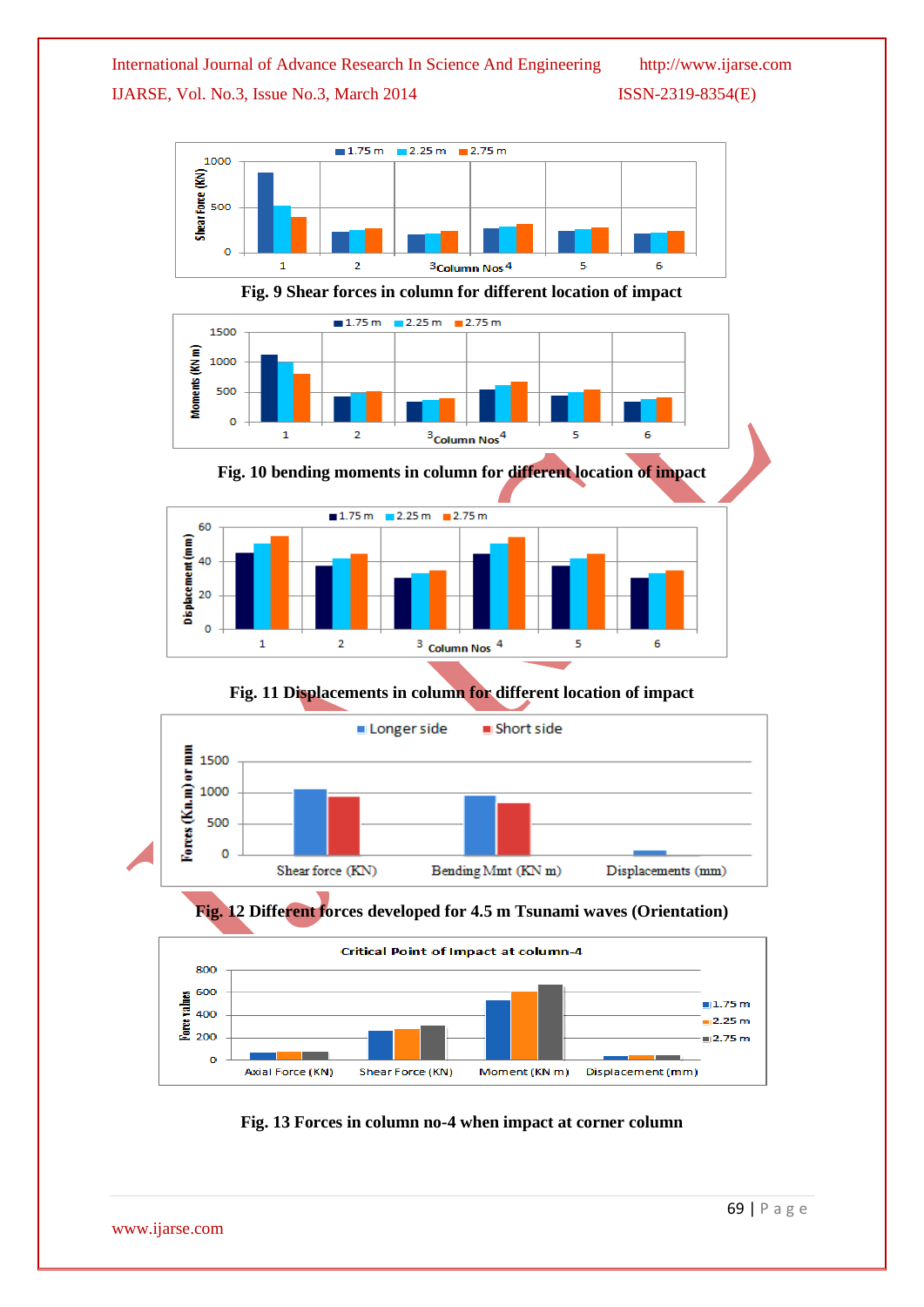#### **VI CONCLUSIONS**

- 1) The corner columns of a building are more vulnerable to debris impact forces (Wooden log and car/boats). When we compare three different columns of a building, axial forces increases by *46%,* bending moments and shear forces increases by *13%* and displacements increases by *29%* in corner column over other columns.
- 2) Impact on a central column of a building develops nearly same amount of forces in all columns, this implies that, symmetry of a structure also plays a vital role in reducing the tsunami driven debris impact forces along with hydrodynamic forces.
- 3) The orientation of building The effect of tsunami driven forces can be reduced by keeping shorter side of building parallel to shoreline. By doing this shear forces reduced by *18%,* bending moments reduced by *8.36%* and displacements reduced by *24%*
- 4) The impact at 0.5 m above water level is more critical point on a structural element for application of impact force. Impact at this point increases the forces in all other columns of a building with increase in *9%* in a axial force, *14%* in bending moments and *12%* in shear force and displacements over other two locations of impact, (at water level and 0.5 m below water level)
- 5) Base shear in a building due to tsunami forces is approximately 84% more than a base shear due to seismic forces (Earthquake).

#### **REFERENCES**

#### **Journal Papers**

- [1] Maheshwari B. K., Sharma M. L. and Narayan J. P., "Structural Damages on the Coast of Tamil Nadu due to Tsunami Caused by December 26, 2004 Sumatra Earthquake", *ISET Journal of Earthquake Technology, Paper No. 456, Vol. 42, No. 2-3*, June-September 2005, pp. 63-78.
- [2] Apotsos A., Jaffe B. and Gelfenbaum G, "Wave characteristic and morphologic effects on the onshore hydrodynamic response of tsunamis", *Coastal Engineering, Vol.58*, 2011, pp 1034–1048.
- [3] Anandan. C and Sasidhar. P, "Assessment of the impact of the tsunami of December 26, 2004 on the Nearshore bathymetry of the kalpakkam coast, east coast of India", *Science of Tsunami Hazards,* Vol. 27, No. 4, 2008, pp 26-35.
- [4] Kaushik. H. B and Jain. S. K , "Impact of Great December 26, 2004 Sumatra Earthquake and Tsunami on Structures in Port Blair", *Journal of performance of constructed facilities, ASCE*, 2007
- [5] Cuomo G., Shams G., Jonkman S. and Gelder P., "Hydrodynamic loading of buildings in flood", *Journal of Coastal Engineering*, 2008
- [6] Dale K. and Flay S., "Structural vulnerability estimation for tsunami loads", *Earthquake Engineering in Australia, Canberra*, 2006, pp 24-26.
- [7] Saatcioglu M., Ghobarah A. and Nistor I., "Effects of the December 26, 2004 Sumatra Earthquake and Tsunami on Physical Infrastructure", *ISET Journal of Earthquake Technology, Paper No. 457, Vol. 42, No. 4*, December 2005, pp. 79-94.